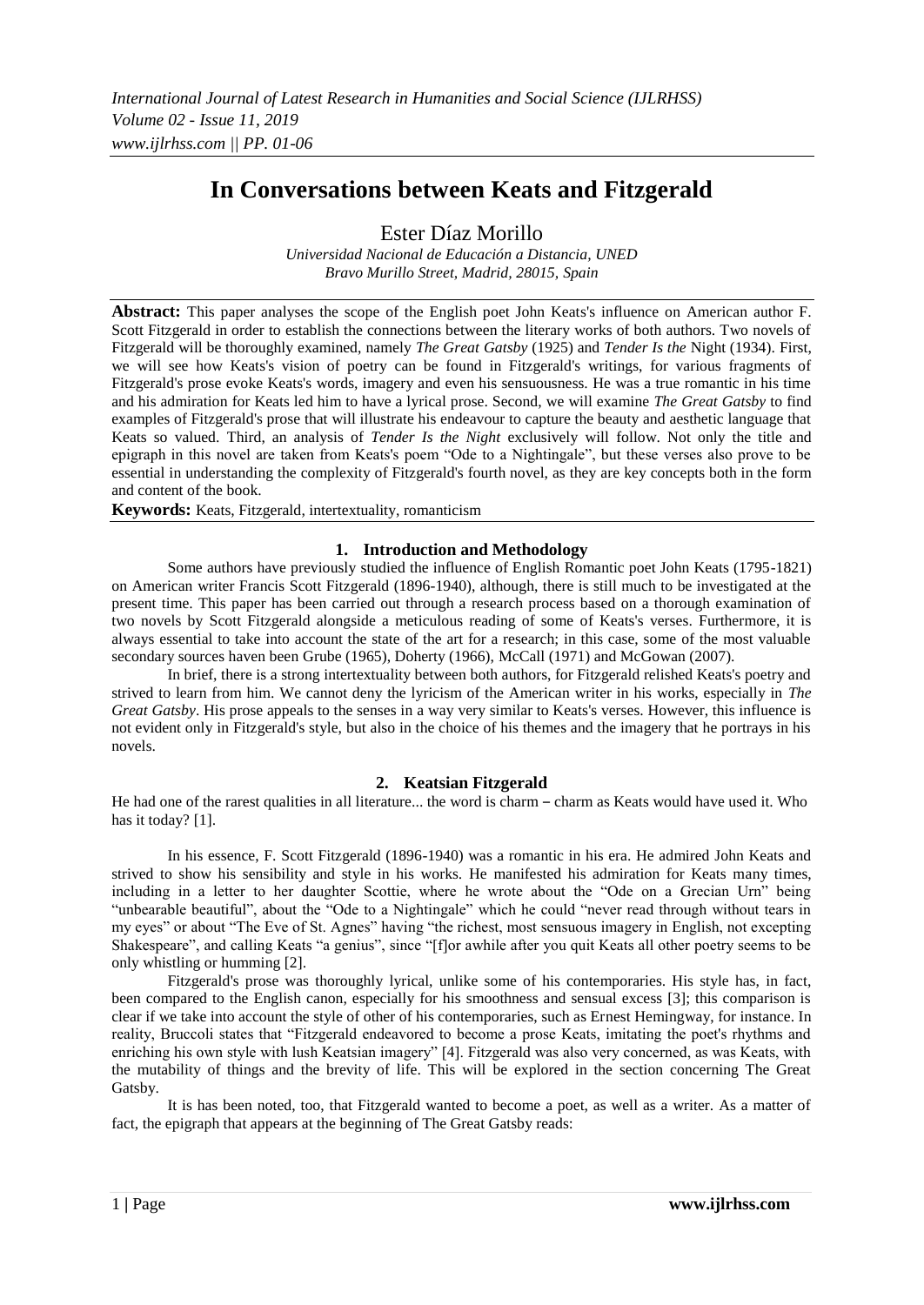Then wear the gold hat, if that will move her; If you can bounce high, bounce for her too, Till she cry 'Lover, gold-hatted, high-bouncing lover, I must have you!' [5]

It is a poem written by Thomas Parke D'Invilliers, who is none other than Fitzgerald himself, for it is both a pen name and a character in This Side of Paradise. In this paper we will examine in detail only two of his novels, namely, The Great Gatsby and Tender Is the Night, where Keats's influence is plainly manifest. Nevertheless, they are not the only works of Fitzgerald where his impact can be found. For instance, Castaño Lloris argues that the first title Fitzgerald thought for his novel The Beautiful and Damned was The Beautiful Lady without Mercy, based on the poem "La Belle Dame sans Merci" by John Keats [6].

Finally, on a personal level, it has been claimed by some critics (for example, Bruccoli in Some Sort of Epic Grandeur) that Fitzgerald's concern for the brevity of life and the loss of youth, together with Keats's premature demise  $\Box$  he died at the age of 25  $\Box$ , instilled in Fitzgerald the urge to demonstrate his talent at a the youngest age possible, to make a name for himself in the literary world.

#### **3. The Great Gatsby**

This novel is considered to be Fitzgerald's masterwork and is, undoubtedly, his most famous piece of work. It is a great example of what has been stated above about Fitzgerald's lyricism in his storytelling. Here it is evident the Keatsian influence and how Fitzgerald's admiration for him shaped not only the content, but also the form. Many passages in The Great Gatsby can remind us of Keats. Moreover, it has been argued that this novel strives to "creatively reconstructs Romanticism in a different cultural space" [7]. The use of language is one of the main reasons for which this novel is considered such a classic in American literature: it is figurative, full of images and "concrete verbal pictures appealing to the senses, by the employment of adjectives"[8].

Bloom states that "Jay Gatsby himself is a splendidly improbable and yet persuasive amalgam of John Keats and an American 'front-man' gangster of the Roaring Twenties. Daisy is a pathetic substitute for Keats's muse, Fanny Brawne, but for different reasons both women are unattainable" [9]. It is highly probable that Gatsby shares some resemblance with Keats; both are idealists, both are romantics. Gatsby has on his mind an idealised image of the Daisy form the past, an illusion he is striving to gain back; he is in love with a dream. This can remind us of Keats's "Ode on a Grecian Urn" and how the poet praises those immovable images on the piece, forever beautiful and happy in their eternity, although restrained by their immobility. Gatsby, too, admires an image of Daisy frozen in time and beauty, that of his past. But life is not an urn, and Daisy has changed. Moreover, the urn described by Keats shows a lover chasing his beloved, but, since they are frozen in time, he will never be able to catch her; in the same way, Gatsby, by being frozen in time himself in his illusion, will never be able to get Daisy back.

The character of Daisy, too, is likely to remind us more of Keats's nightingale or his "Belle Dame sans Merci" than of Fanny Brawne. On the one hand, the most salient feature in Daisy is her voice; there are plenty of passages referring to her voice and the effect it provokes on other people: it was a "thrilling voice", "a singing compulsion" [10]. In this way, it is her main source of sexual attraction. For example, when at the end of chapter five Nick Carraway is talking about Daisy's voice, he says the following words (note the repetition of the "f" sound): "I think that voice held him most, with its fluctuating feverish warmth, because it couldn't be overdreamed – that voice was a deathless song." [11]. This fragment has been compared to "Ode to a Nightingale", specifically to the seventh stanza that deals with the effect of the nightingale on the poet ("Thou wast not born for death, immortal Bird!"). Here, then, we have two passages about the effect of a voice, a beautiful one for that matter, on man; both voices, for their beauty, considered to be immortal to the one who hears it. Therefore, both writers find pleasure in beautiful voices or sounds, which are not marred by the fickleness of this world and which exemplify the importance of the senses and the sensations. Parkinson concludes that "[i]n this way Gatsby's romantic vision of Daisy is given universal validity as an act of the creative imagination" [12].

On the other hand, Daisy is portrayed, among other things, precisely through her voice as a seductress: "there was an excitement in her voice that men who had cared for her found difficult to forget" [13]. In this sense, she can remind us of the Romantic femme fatale such as Keats's "Lamia" (1820) or "La Belle Dame sans Merci" (1819), particularly the latter. Keats's ballad tells the story of an enchantress who seduces a knight to his ruin, condemning him to wander forever. It is an "early example of the 19th century fascination with the femme fatale" [14]. Just as Keats's "Belle Dame", Daisy is described as a beautiful woman whose allure relies on her voice, as said above, that held "a promise that she had done gay, exciting things just a while since and that there were gay, exciting things hovering in the next hour" [15]. A voice that "held [Gatsby] most" and that will lead him, just as Keats's ballad, to his ruin [16].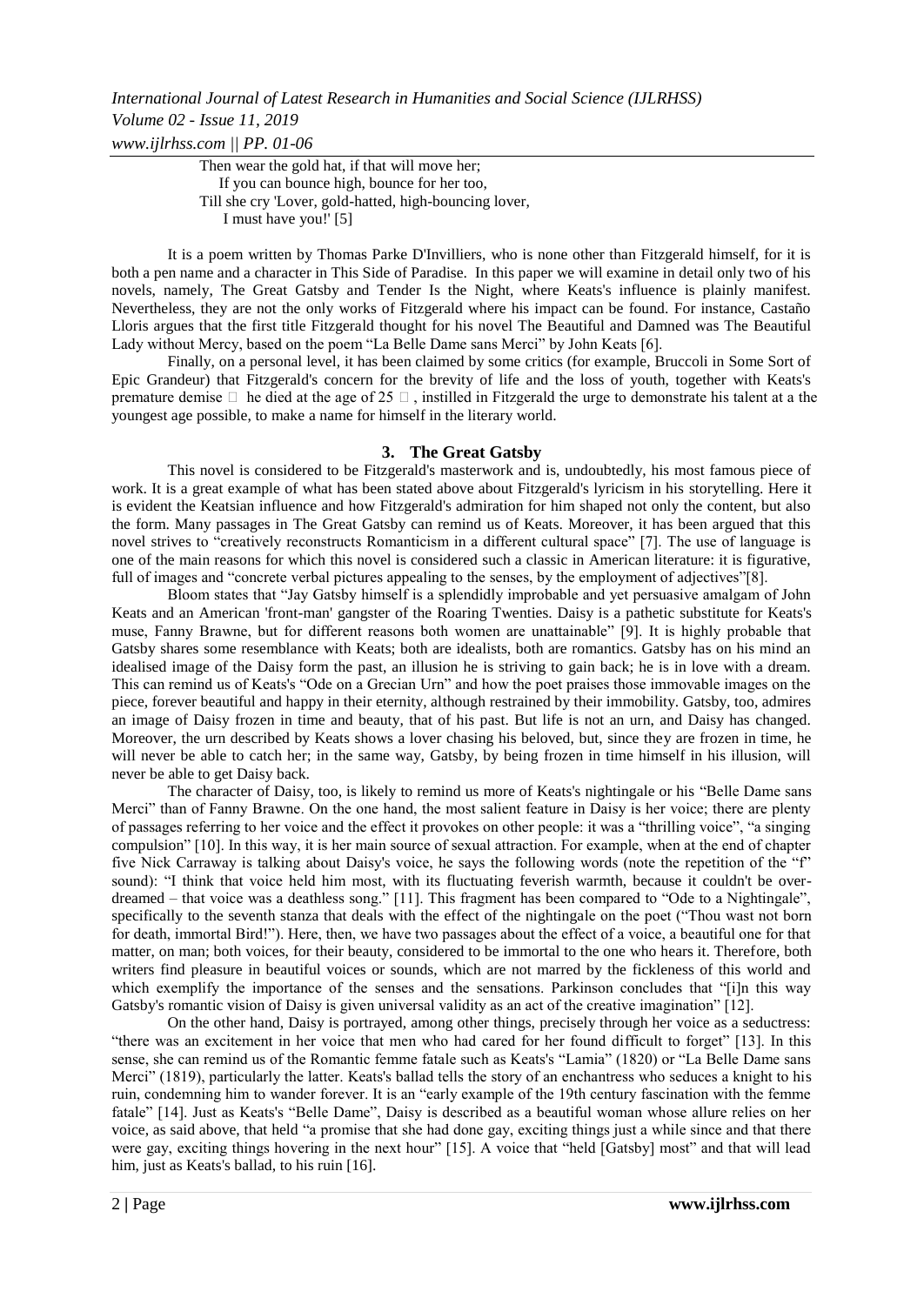# *Volume 02 - Issue 11, 2019*

## *www.ijlrhss.com || PP. 01-06*

Furthermore, as it has been previously pointed, both Keats and Fitzgerald were deeply concerned about the brevity of our lives and how it limits us. Keats himself warns us in "Sleep and Poetry" that "life is but a day; A fragile dewdrop on its perilous way [...]" [17]. According to the poet in , the beauty of the world goes untouched ("The voice I hear this passing night was heard/In ancient days by emperor and clown") [18], but our bodies decay. He expresses this in his poem "Ode to a Nightingale":

> The weariness, the fever, and the fret Here, where men sit and hear each other groan; Where palsy shakes a few, sad, last grey hairs, Where youth grows pale, and spectre-thin, and dies; [19]

Following this theme, we must ask ourselves a question: how do these authors confront the crude fact that our lives are so fickle? Both writers have different ways to escape this reality. For Keats, it was beauty, beauty in art, beauty in nature. He looks to the past, an idealised past as in his "Ode on a Grecian Urn". And this is something that has a strong allure for Gatsby too. He lives obsessed with reviving the past. The famous line uttered to Nick Carraway comes inevitably to mind: "Can't repeat the past? […] Why of course you can!" [20]. The final lines also seal the novel while carrying on the same theme: "So we beat on, boats against the current, borne back ceaselessly into the past" [21]. Thus, we see how decay and the inevitable passing of time are among the topics that shape Fitzgerald's novel.

If we search for other examples of the significance of the sensations in Fitzgerald, we will observe how he borrowed from Keats that poetical language that luxuriates in the senses, full of sensuousness. For instance, let us focus on the mesmerising language used by Fitzgerald at the end of chapter 8 to describe the moment in which Nick Carraway finds Gatsby's body:

There was a faint, barely perceptible movement of the water as the fresh flow from one end urged its way towards the drain at the other. With little ripples that were hardly the shadows of waves, the laden mattress moved irregularly down the pool. A small gust of wind that scarcely corrugated the surface was enough to disturb its accidental course with is accidental burden. The touch of a cluster of leaves revolved it slowly, tracing, like the leg of transit, a thin red circle in the water [22].

Fitzgerald's prose in this novel is replete with images that resonate in our senses and with a poetic language that reminds us of Keats's poetry. Moreover, this scene, as Parkinson states, "is given solemnity by the use of the image in place of direct reference to Gatsby's body" [23]. Poetry is an essential part of the novel itself, which also uses poetic devices such as metaphors, similes, or alliterations; the use of figurative language is also significant. As seen above, the imagery of some of the passages is outstanding:

He must have looked up at an unfamiliar sky through frightening leaves and shivered as he found what a grotesque thing a rose is and how raw the sunlight was upon the scarcely created grass. A new world, material without being real, where poor ghosts, breathing dreams like air, drifted fortuitously about... like that ashen, fantastic figure gliding towards him through the amorphous trees [24].

This moment is crucial for Gatsby's fatal downfall. This is when he is confronted with the harsh reality, with "a new world" which is not as beautiful as the old one, for this one is "grotesque" and unfamiliar. Moreover, it is impossible, in this sense, not to think about the final paragraphs of the book, which have already been quoted above and which are probably the most poetic in the novel. With a poetic language and a beautiful metaphor (people as boats "borne back ceaselessly into the past" [25]), Fitzgerald, through the voice of Carraway, closes the novel with an alliteration reviewing again one of the main themes of the book: moving on to the future but with a fixation with the past.

The American writer even borrowed some lines from Keats's "Ode to a Nightingale" [26], the same lines that years later would become the epigraph to another of his novels, Tender Is the Night:

But here there is no light, Save what from heaven is with the breezes blown Through verdurous glooms and winding mossy ways [27].

These he transformed into: "He lit Daisy's cigarette from a trembling match, sat down with her on a couch far across the room, where there was no light save what the gleaming floor bounced in from the hall" [28]. But he also echoes them in the very first chapter of the novel, while describing the Buchanan mansion: "A breeze blew through the room, blew curtains in at one end and out the other [...]" [29]. Furthermore, just as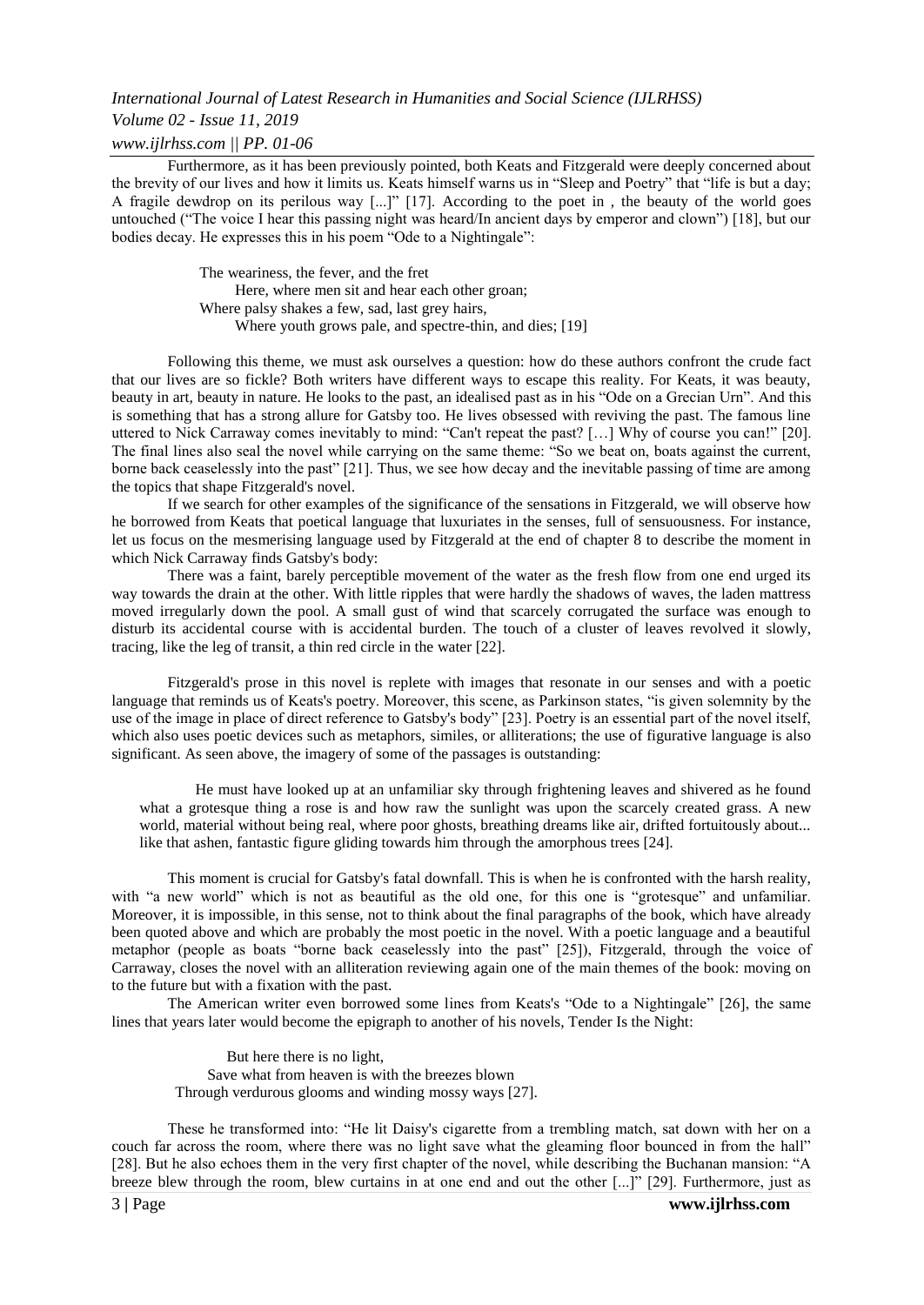### *Volume 02 - Issue 11, 2019*

*www.ijlrhss.com || PP. 01-06*

Keats delights in fantasies (let us bear in mind his poem "Fancy", among others), so does Gatsby, as a true romantic, for whom the reveries "provided an outlet for his imagination; they were a satisfactory hint of the unreality of reality, a promise that the rock of the world was founded securely on a fairy's wing" [30]. These words evoke those of Keats's in "When I Have Fears That I May Cease to Be" (1818):

> And when I feel, fair creature of an hour, That I shall never look upon thee more, Never have relish in the feary power... [30]

## **4. Tender Is the Night**

This was Fitzgerald's most ambitious novel. The title is taken from "Ode to a Nightingale", Fitzgerald's favourite poem. This title also serves as a preface about the structure and themes that will be worked throughout the novel. Thus, the book presents itself as a re-working of Keats's topics in the poem [32]. Albeit some consider the title as irrelevant or do not see the connection to the theme of the novel, it proves to fit "the mood of disenchantment that pervades Fitzgerald's romance" [33], for the title is not descriptive, but evocative: it "refers the reader back to the whole poem" [34]. Furthermore, the poem is also used by Fitzgerald as the epigraph of the novel:

> Already with thee! tender is the night ...But here there is no light, Save what from heaven is with breezes blown Through verdurous glooms and winding mossy ways [35].

Bruccoli [36] explains that, just as Keats wants to escape the harshness of reality, which is clearly expressed in this lines above, but at the end, reality calls him back, so does Dick Diver, the protagonist of Fitzgerald's novel. Dick tries to evade himself various times throughout the novel, by going on trips alone, by starting an affair with young Rosemary, by following an oblivious life, etc.; he attempts to leave behind his troubled life and his pains. Nevertheless, the poet at the end of the "Ode" wonders if the escape was a dream or real, which can be applied to Dick, who by the end of the novel keeps moving from town to town, with a feeling of loss and unhappiness [37].

Moving on, we cannot deny the fact the Fitzgerald had the "Ode" all the time on his mind while composing Tender Is the Night. We have more hints of these in some of the passage. For example, in chapter nine, after Rosemary has gone to the Divers' house for the first time and is already enchanted by them and by what she saw there, she lies awake at night in her hotel room "suspended in the moonshine" [38] with "secrets" noises in the air, an insistent bird achieved an ill-natured triumph with regularity in the trees above the tennis court" [39]; later, Abe North will revealed what bird it is: "'Plagued by the nightingale,' Abe suggested, and repeated, 'probably plagued by the nightingale'" [40].

Doherty argues that "the novel deals with characters who are plagued by the nightingale, those enamored of the romantic illusion. Nicole seems to be the nightingale" [41]. He then explains how Nicole is associated in the novel with night, gardens and with songs; again we have an allusion to a woman's voice. While Nicole's father is confessing his incest, he says, "She used to sing to me." [42]. Later, Nicole herself says, "sometimes I sing" [43]. But, perhaps, the most evocative image is that of chapter five of the second book, where we get a glimpse of the first moments Dick and Nicole spent together in the clinic in Zurich. "[A]ll that week there had been singing in her ears, summer songs of ardent skies and wild shade, and with his arrival the singing had become so loud she could have joined in with it" [44]. She has a hidden phonograph and records sent by her sister from America and she plays them for Dick, thus, both escaping to another world through the music: "The thin tunes, holding lost times and future hopes in liaison, twisted upon the Valais night. […] By and by Nicole stopped playing the machine and sang to him" [45]; and, while she did so, "the sweetness drained down into her out of the willow trees, out of the dark world" [46]. But she is a bird "with wings crushed" [47].

The party at the Divers' referred to before marks a turning point in the novel and is also overflowing with Keatsian imagery and atmosphere, specifically in the case of the garden, Nicole's garden for that matter. The garden provides a Romantic ambience and the perfect escapade in a genuine Keatsian style, oblivious to the rest of the world, as in his "Ode to a Nightingale", for instance. All the guests are impressed by the place, but no one more than Rosemary, who though that "Villa Diana was the centre of the world. On such a stage some memorable thing was sure to happen." [48]. The setting and the imagery have their counterparts in Keats's "Ode": the "fireflies riding on the dark air" next to the "murmurous haunt of flies on summer eves", "the diffused magic of the hot sweet South" and the "breaker full of the warm South", "the soft-pawed night" and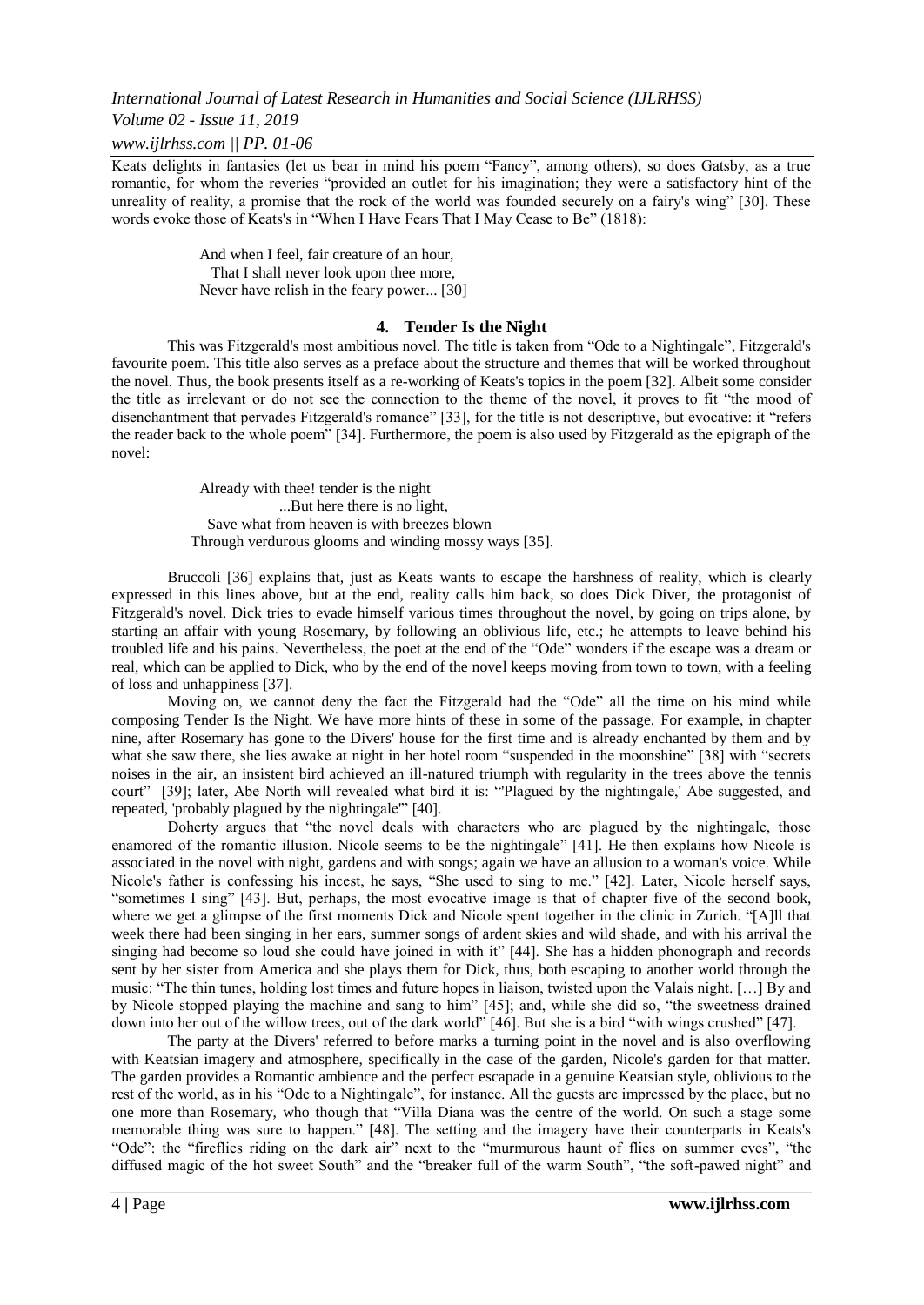#### *Volume 02 - Issue 11, 2019*

## *www.ijlrhss.com || PP. 01-06*

"tender is the night", "the ghostly wash of the Mediterranean far below" and "the blushful Hippocrene"; and just as Keats wanted to "leave the world unseen" and "fade way into the forest dim", "dissolve and quite forget", so do the guests at the party feel "alone with each other in the dark universe" and with "such a detachment from the world" [49].

Doherty also points to the sound that produces a rupture from the moment of enchantment; while in Keats's "Ode" is the sound of a bell, in the novel is the sound of a shot. We have three main shots throughout the story; chronologically, the first is heard when Dick falls completely in love with Nicole: both were alone in the rain sharing a romantic moment, kissing, away from the world until "there was a booming from the wine slopes across the lake" [50] that took them back to reality and Dick was aware of the dangerous step he has taken; the second, when Abe North is leaving Paris by train and they are all there to say goodbye, marking the end of the summer bliss for them ("[t]he shots had entered into all their lives", [51]); and the third, when Nicole and Tommy become lovers and suddenly "a sound split the air" [52].

## **5. Conclusions**

As we have seen, Keats's influence on Scott Fitzgerald should not be overlooked, for it gives background, it explains and it helps readers to fully enjoy his works. The intertextuality more evident in the two novels that are the corpus of this paper, The Great Gatsby and Tender Is the Night. "Like Keats, Fitzgerald loved the richness of sensation that the world affords us" [53]. Both writers found pleasure in beauty and in the sensations, as it is manifest in the passages that have served as examples. Therefore, the Keatsian echoes in Fitzgerald can be found in the style (the lyricism of the writer's prose), the themes, the beautiful imagery and aesthetic language. All this leads us to conclude that Fitzgerald in his time was a true Romantic and that Romanticism itself never truly died out.

#### **6. References**

- [1]. Raymond Chandler qtd. in Fitzgerald, F. Scott. Preface. *The Short Stories of F. Scott Fitzgerald: A New Collection*, by Matthew J. Bruccoli, Simon and Schuster, 1995, p. xvi.
- [2]. Fitzgerald, F. Scott. "To Frances Scott Fitzgerald". 3 Aug. 1940. In *Dreams of Youth: The Letter of F Scott Fitzgerald*. Ed. by Andrew Turnbull. London: Little Books, 2011, p. 104.
- [3]. James, Clive. Interview by Nichola Deane. Jan 2009. [www.clivejames.com/fscottf. Accessed 5 May](http://www.clivejames.com/fscottf.%20Accessed%205%20May%202017)  [2017.](http://www.clivejames.com/fscottf.%20Accessed%205%20May%202017)
- [4]. Bruccoli, Matthew J. *Some Sort of Epic Grandeur: The Life of F. Scott Fitzgerald.* University South Carolina Press, 2002, p. 70.
- [5]. Fitzgerald, F. Scott. *The Great Gatsby*. Penguin Popular Classics, 1994.
- [6]. Castaño Lloris, Trinidad. *Ecos de Jazz en la Narrativa de F. Scott Fitzgerald*. Universidad de Salamanca, 2010, p. 99.
- [7]. Tredell, Nicolas. *Fitzgerald's* The Great Gatsby*: A Reader's Guide*. Bloomsbury Publishing, 2007.
- [8]. Liu, Xiangqi. "Stylistic Analysis of *The Great Gatsby* from Lexical and Grammatical Category". *Journal of Language Teaching and Research*, vol. 1, no. 5, 2010, p. 662.
- [9]. Bloom, Harold. Introduction. *Bloom's How to Write about F. Scott Fitzgerald,* by Kim Becnel, Infobase Publishing, 2008, p. viii.
- [10]. Fitzgerald, *The Great Gatsby*, p. 15.
- [11]. *Ibídem*, p. 103.
- [12]. Parkinson, Kathleen. *Penguin Critical Studies, F. Scott Fitzgerald:* The Great Gatsby. Penguin Books, 1987, p. 44.
- [13]. Fitzgerald, *The Great Gatsby*, p. 15.
- [14]. Cooper, Robyn. "Arthur Hughes's La Belle Dame Sans Merci and the Femme Fatale". Art Bulletin of Victoria 27 (1986). www.ngv.vic.gov.au/essay/arthur-hughess-la-belle-dame-sans-merci-and-thefemme-fatale. Accessed 2 Jan. 2017.
- [15]. Fitzgerald, *The Great Gatsby*, pp. 15-16.
- [16]. Fitzgerald, *The Great Gatsby*, p. 103.
- [17]. Keats, John. "Sleep and Poetry". *"Bright Star": The Complete Poems and Selected Letters*. Vintage Books, 2009, ll. 85-86.
- [18]. Keats, John. "Ode to a Nightingale". *"Bright Star": The Complete Poems and Selected Letters*. Vintage Books, 2009, ll. 63-64.
- [19]. *Ibídem,* ll. 23-26.
- [20]. Fitzgerald, *The Great Gatsby*, p. 117.
- [21]. *Ibídem,* p. 188.